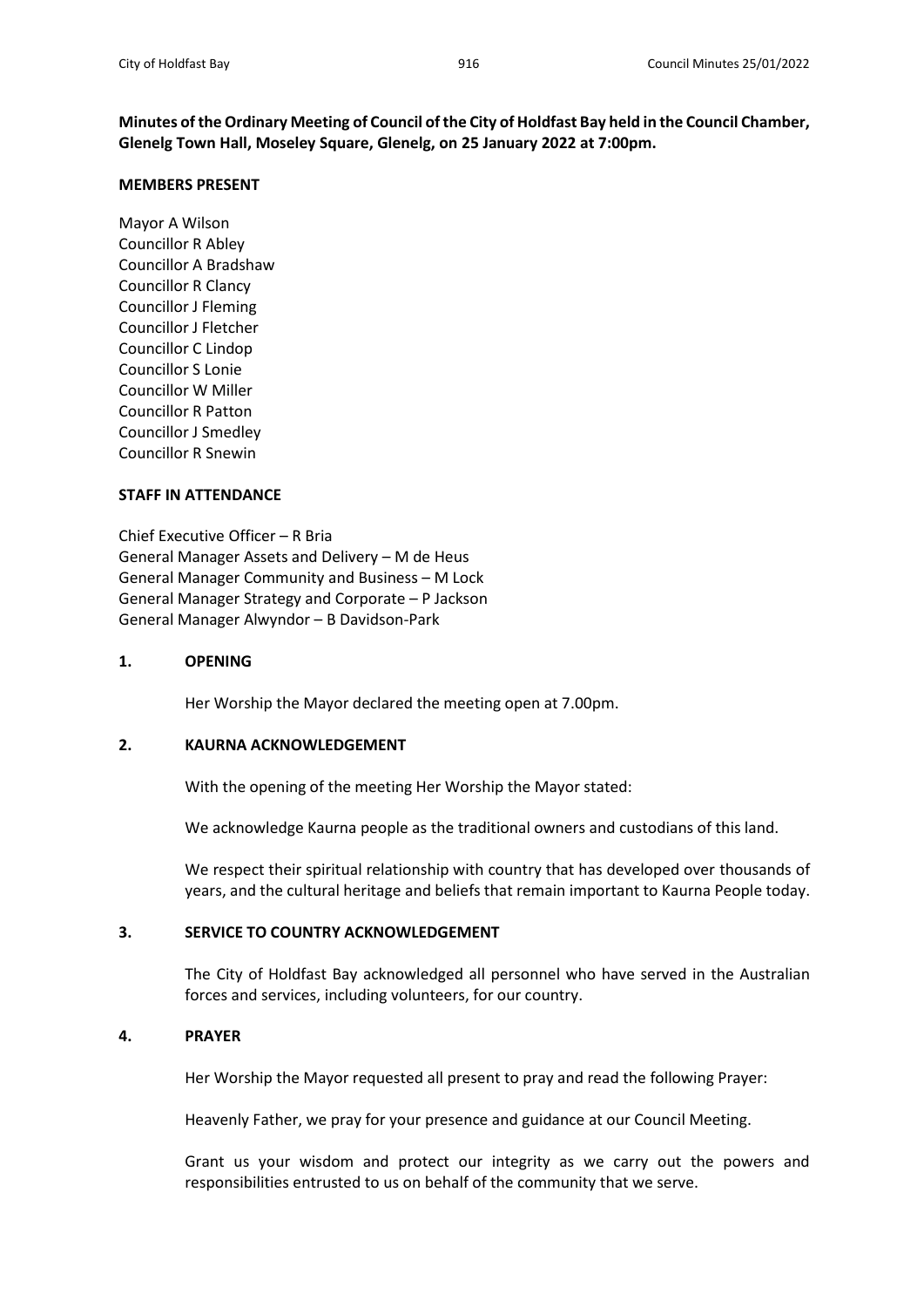### **5. APOLOGIES**

- 5.1 Apologies Received Councillor P Chabrel
- 5.2 Absent

# **6. ITEMS PRESENTED TO COUNCIL -** Nil

## **7. DECLARATION OF INTEREST**

Members were reminded to declare their interest before each item.

# **8. CONFIRMATION OF MINUTES**

**Motion C250122/2518**

**That the minutes of the Ordinary Meeting of Council held on 14 December 2021 be taken as read and confirmed.**

Moved Councillor Miller, Seconded Councillor Lonie **Carried Unanimously**

# **9. PUBLIC PRESENTATIONS**

- 9.1 **Petitions** Nil
- 9.2 **Presentation** Nil
- 9.3 **Deputations** Nil

# **10. QUESTIONS BY MEMBERS**

# 10.1 **Without Notice**

### 10.1.1 **Chapel Street Decals**

Councillor Miller asked a question in relation to when the Chapel Street closure decals will be removed.

Chief Executive Officer provided a response.

## 10.1.2 **Partridge House**

Councillor Miller asked a question in relation to Partridge House and whether Administration can work with Google maps to identify Partridge House as a public garden/park/playground.

General Manager Community and Business provided a response.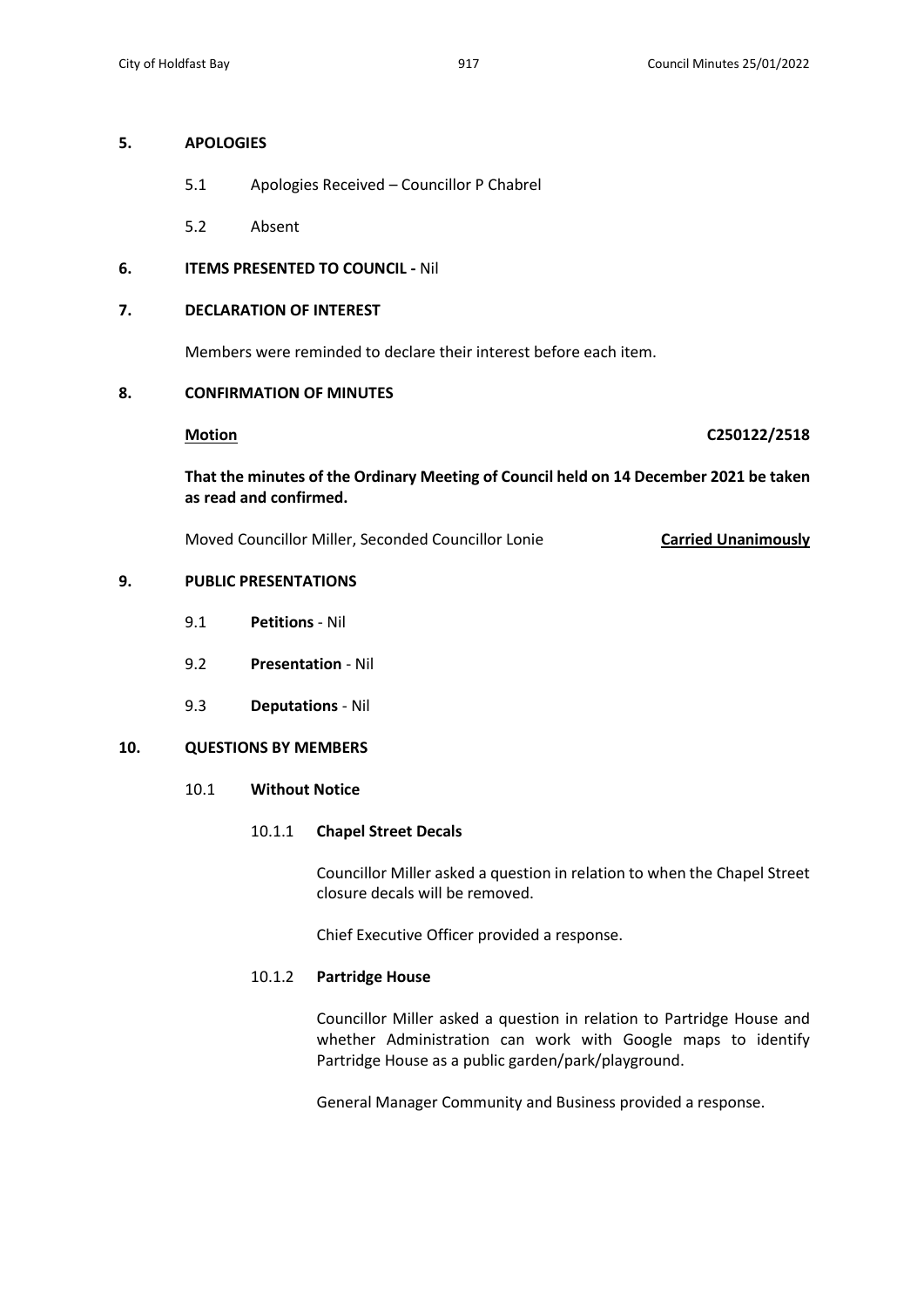### 10.2 **On Notice**

10.2.1 **Strategy for Greening of Roundabouts – Councillor Smedley** (Report No: 16/22)

Councillor Smedley asked the following question:

"Could Administration please advise our current strategy for the beautification and greening of roundabouts across the City? Is there a current program underway and what is its scope?"

Periodically I am asked by residents, who point to various roundabouts among them, those along Partridge Street and Moseley Street, as well as some in Glenelg North, what is being done to improve these often barren or poorly maintained spaces.

They draw attention as they offer an easy opportunity to add color and beauty to our days, with so many of us having to negotiate them each day.

### **Answer - General Manager, Assets and Delivery**

Roundabouts (and traffic islands) provide opportunities to increase landscaping across the Council area. Until recently landscaping of roundabouts was discouraged from a traffic safety perspective and a maintenance safety perspective. More recently through changes in traffic practice and traffic management for works on roads, there are more opportunities to landscape roundabouts and traffic islands.

Since 2016, Council has been progressively planting trees in roundabouts. Trees planted in 2016 are now established and adding value to the local area. Examples include Buttrose Street Glenelg East, Scholefield Road and Singleton Road Seacliff. Council does have an internal goal to achieve a tree and landscaping in every suitable roundabout, based on a traffic safety assessment (sight distance and impact risk) and underground services investigation. Where trees are not possible other landscaping is considered. In the last financial year the roundabouts on Patawalonga Frontage were upgraded with improved exposed aggregate outer ring and landscaping with a tree. These locations were high priority as they were not previously landscaped. The roundabouts on Partridge Street and Moseley Streets were assessed previously for trees but these locations are constrained by underground services. Other groundcover has been planted.

The costs associated with street tree planting in roundabouts is high as typically the roundabouts are constructed over existing road pavements and services.

Roundabouts throughout the Council are maintained on a schedule. Most roundabouts are attended either monthly or fortnightly dependent on location. Maintenance of the spaces is more labour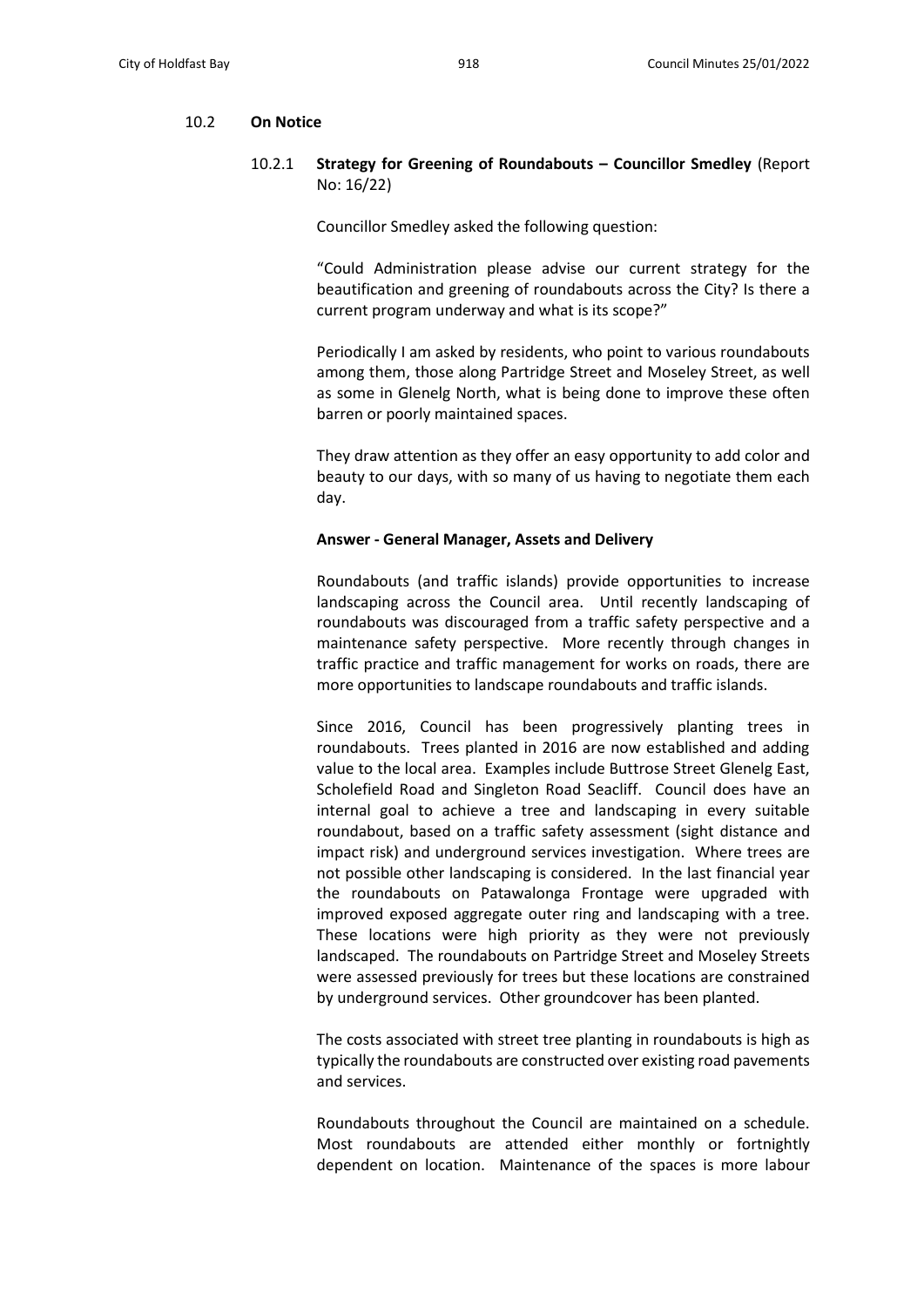intensive as there was a Council decision for weed control to be undertaken by hand and not using poison. This is both more costly, time consuming and requires additional traffic management to reduce the risk for Council staff.

Council will continue to progressively landscape and maintain our roundabouts and traffic islands.

# 10.2.2 **Questions Without Notice Minutes – Councillor Abley** (Report No: 18/22)

Councillor Abley asked the following question:

"Can the minutes of a Council meeting record the questions without notice and the responses provided?"

## **Answer – Chief Executive Officer**

To answer this, the starting position are the following sub-regulations under regulation 9 of the Meeting Regulations:

- (3) A member may ask a question without notice at a meeting.
- (4) The presiding member may allow the reply to a question without notice to be given at the next meeting.
- (5) A question without notice and the reply will not be entered in the minutes of the relevant meeting unless the members present at the meeting resolve that an entry should be made.

The Council's Code of Practice – Meeting Procedures is consistent with the statutory position, and provides as follows:

A question without notice and the reply will not be entered in the minutes of the relevant meeting unless the members present at the meeting resolve the entry should be made.

The members present at the meeting at which the reply is given, must therefore resolve on each occasion that an entry be made in the minutes (or not, as the case may be).

The Council is unable, in a 'blanket' manner, to resolve that all such replies will be entered into the minutes. Indeed, any such resolved position would be beyond the power of the Council and regulation 9 is not capable of variation under regulation 6 of the Meeting Regulations.

Therefore the minutes of Council meeting can have questions without notice and replies recorded if the members present at the meeting at which the reply is given, resolve on each occasion that an entry be made in the minutes (or not, as they case may be).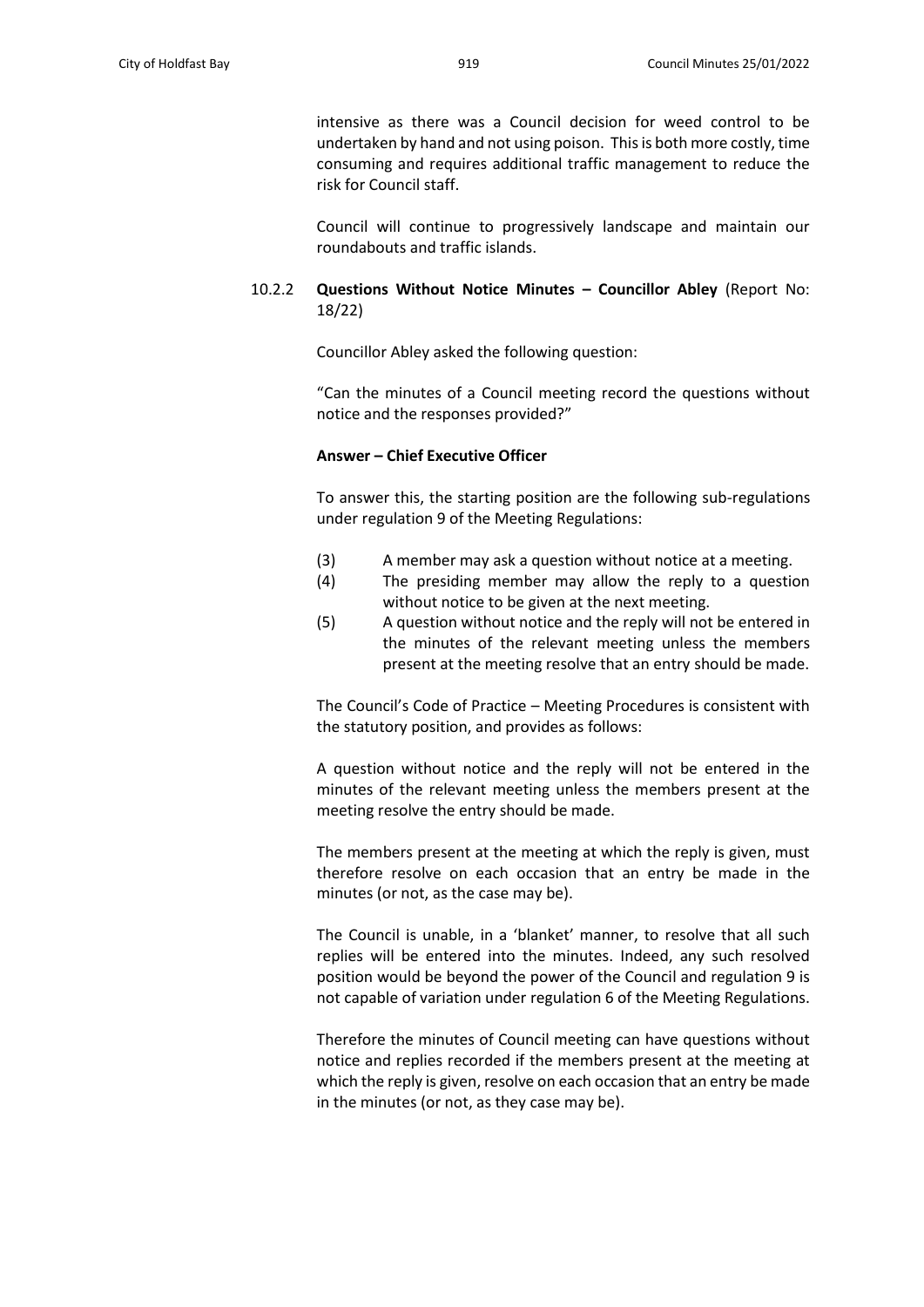### **11. MEMBER'S ACTIVITY REPORTS** - Nil

### **12. MOTIONS ON NOTICE**

12.1 **Motion on Notice – Traffic Investigation – Buttrose Street, Maxwell Terrace, and Sixth Avenue Roundabout - Councillor Fletcher** (Report No: 06/22)

### **Motion C250122/2519**

Councillor Fletcher proposed the following motion:

Administration undertake an investigation including consultation with the Department of Infrastructure and Transport and City of Marion on options to reduce traffic volumes and congestion during peak hour traffic flow at Maxwell Terrace, Sixth Avenue and Buttrose Street and bring a report back to Council.

Moved Councillor Fletcher, Seconded Councillor Smedley **Carried Unanimously**

### **Background**

During peak traffic periods, approximately 7am to 9am and 3pm to 6pm weekdays, this intersection experiences high volumes of traffic in both the East West and North South corridors.

The traffic flow is largely unimpeded until tram boom gates are activated. At this point the traffic becomes a bottleneck at the roundabout intersection on Maxwell Terrace.

Traffic flow is impeded by any vehicles at the roundabout waiting to turn into Sixth Avenue.

This traffic is turning left from the west on Maxwell to head north into Sixth or right from the east on Maxwell to head north into Sixth. Once the boom gates are raised traffic takes time to clear as the east side of Maxwell is at the mercy of the traffic flow from the north on Sixth Avenue feeding in from Anzac Highway.

# 12.2 **Vacant Land Corner of The Crescent and Colton Avenue, Hove – Councillor Fleming** (Report No: 15/22)

### **Motion C250122/2520**

Councillor Fleming proposed the following motion:

That Administration write to the relevant State Government department (Housing SA or DIT) to find out what are their plans for the vacant land located on the corner of The Crescent and Colton Avenue, Hove.

Moved Councillor Fleming, Seconded Councillor Snewin **Carried Unanimously**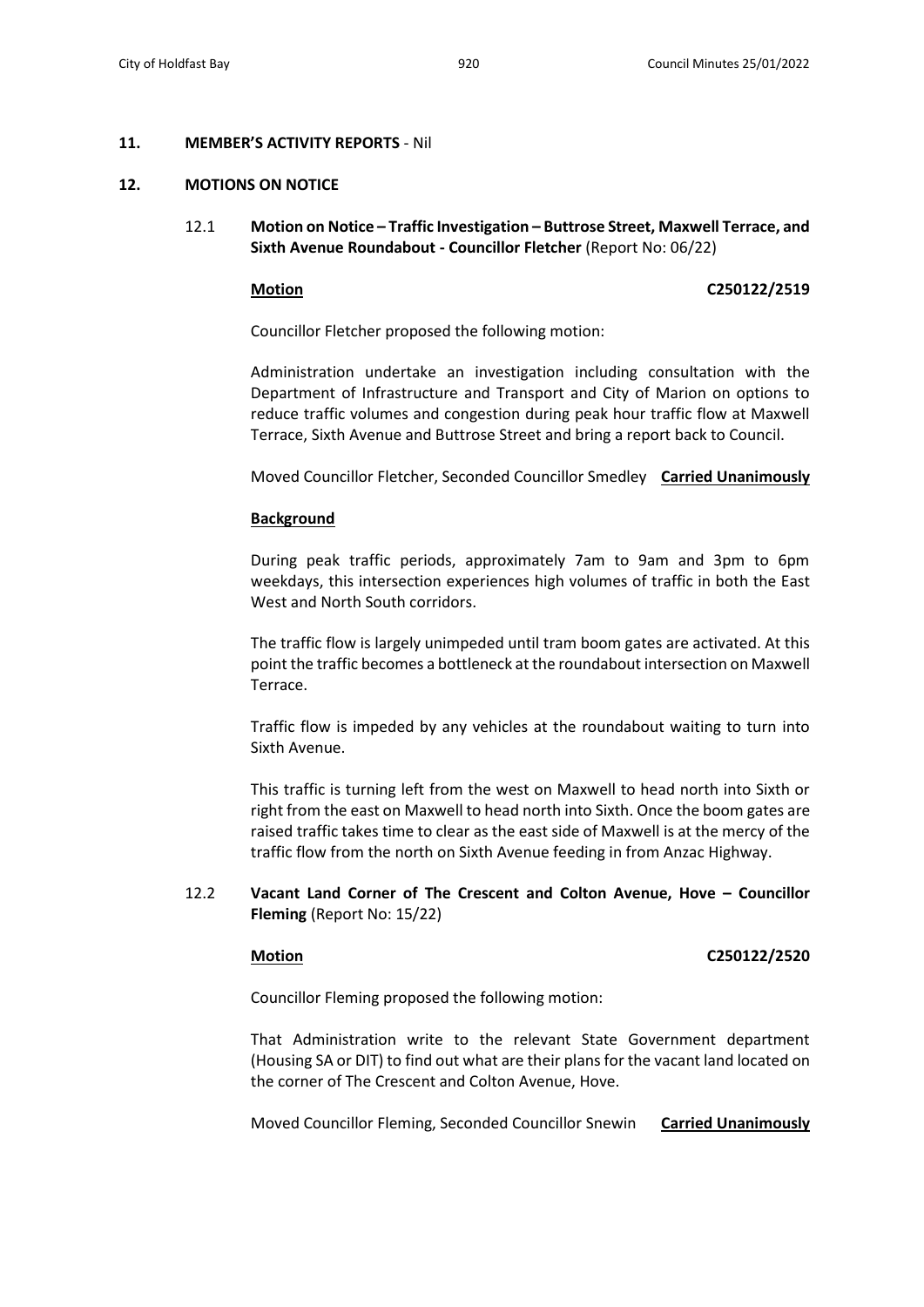# **Background**

Residents in the area are asking, as this vacant land has been overgrown at times (although recently tidied up) and the residents are keen to know what the plans are for this site.

# 12.3 **Feral Pigeon Management – Councillor Smedley** (Report No: 17/22)

# **Motion C250122/2521**

That Administration investigate current best practice in pigeon management and report back to Council, in time for consideration in the current budget cycle, the report should consider the following:

- 1) Reduce/eradicate feral pigeon populations across the city, comprising both non-lethal and lethal alternatives, underpinned by actions including;
	- a. Education programs and materials for residents, visitors and hospitality providers on the roles that they play in reducing/removing opportunities for pigeons to roost and feed,
	- b. Options for financial or in-kind support of property owners undertaking approved pigeon management actions, and
	- c. Bans on active feeding of feral pigeons, both at home and in public places, with a range of penalties for non-compliance.
- 2) Establish an annual operational budget to support the above activities, and
- 3) Creation of a detailed Pigeon Management Policy, encapsulating the recommendations, for approval of Council.

Moved Councillor Smedley, Seconded Councillor Patton **Carried**

# **Background**

I refer to Council Report 419/21 (Question on Notice – Feral Pigeons - 14/12/2021). Given the known public health implications of an uncontrolled feral pigeon population in our City I have put forward the motion to have Administration investigate the current best practice in feral pigeon management.

# **13. ADJOURNED MATTER -** Nil

# **14. REPORTS OF MANAGEMENT COMMITTEES AND SUBSIDIARIES** - Nil

# **15. REPORTS BY OFFICERS**

15.1 **Items in Brief** (Report No: 01/22)

These items were presented for the information of Members.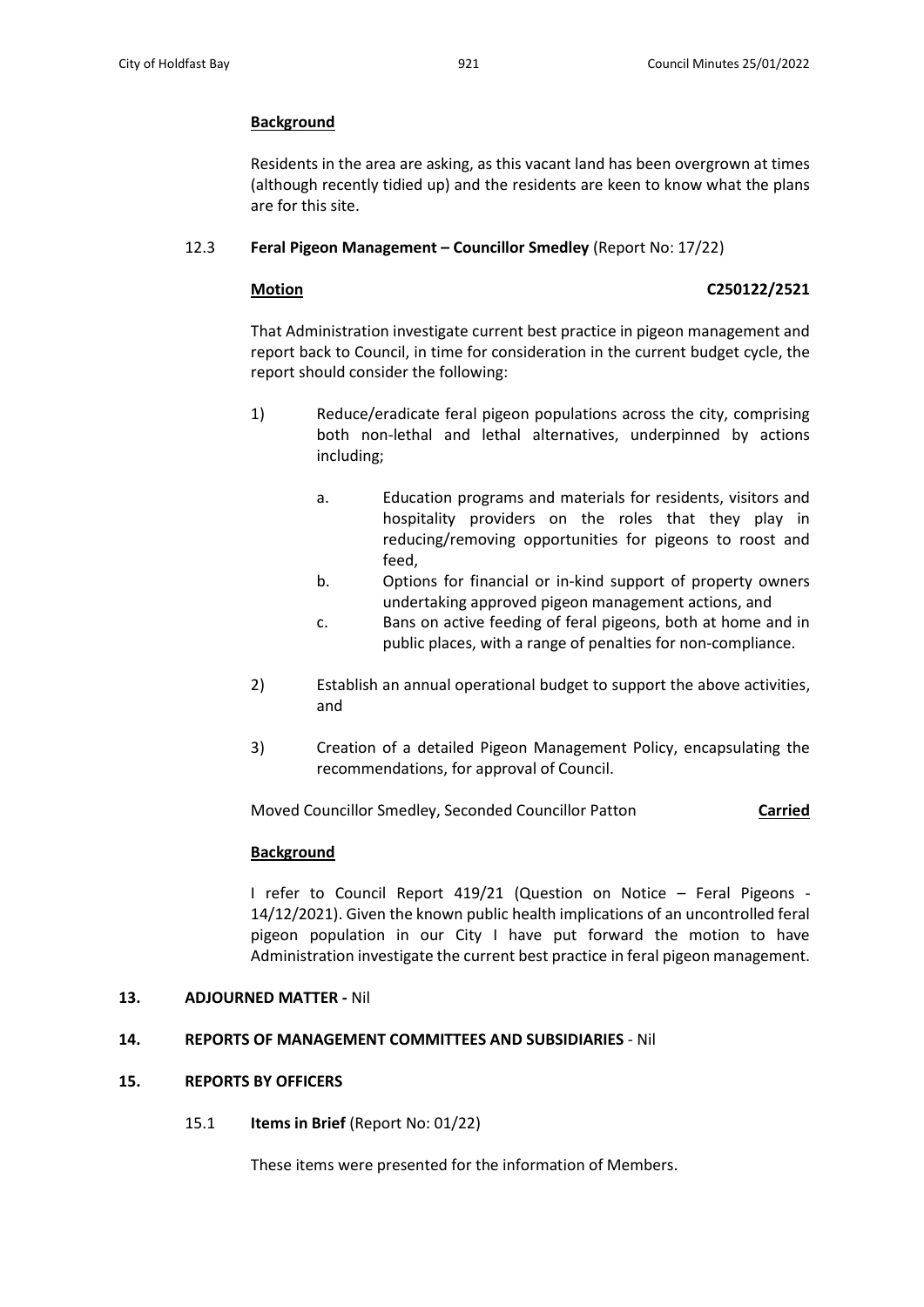After noting the report any items of interest were discussed and, if required, further motions proposed.

## **Motion C250122/2522**

**That the following items be noted and items of interest discussed:**

- **1. Local Government Association (LGA) Submission Round 2 Regulations**
- **2. Local Government Reforms – Regulations**
- **3. Statutory Declarations Practice**
- **4. Green Adelaide Urban Heat and Tree Canopy Cover Mapping Update**
- **5. Successful Grant Recipients – Office for Recreation, Sport & Racing**
- **6. Greener Neighbourhoods Grants program for Greening Seacliff**
- **7. The Local Battle of the Bands**
- **8. Purchasing exemption – Alwyndor**

Moved Councillor Lindop, Seconded Councillor Lonie **Carried Unanimously**

# 15.2 **Caretaker Policy Review** (Report No: 07/22)

Section 91A of the *Local Government (Elections) Act 1999* (the Elections Act) require councils to prepare and adopt a caretaker policy to govern the conduct of the Council and its staff during the election period for a general election.

Council's existing Caretaker Period Policy, which was due for review in July 2022, was reviewed against the new Caretaker Guidelines issued by the Local Government Association, and a revised policy was attached for council's consideration and approval (Attachment 3).

# **Motion C250122/2523**

# **That Council approve the Caretaker Policy as provided in Attachment 3.**

Moved Councillor Lonie, Seconded Councillor Fleming **Carried Unanimously**

# 15.3 **Single –Use Plastic Submission** (Report No: 08/22)

Green Industries SA invited submissions on their most recent discussion paper, Turning The Tide: The future of single-use plastic in South Australia (2021). Administration developed a submission for approval by Council.

# **Motion C250122/2524**

**That Council endorse the proposed response to the Green Industries SA 'Turning the Tide' discussion paper on single-use plastics discussion paper and authorise the Chief Executive Officer to send the response on behalf of Council, with any minor amendments as required.**

Moved Councillor Lindop, Seconded Councillor Abley **Carried Unanimously**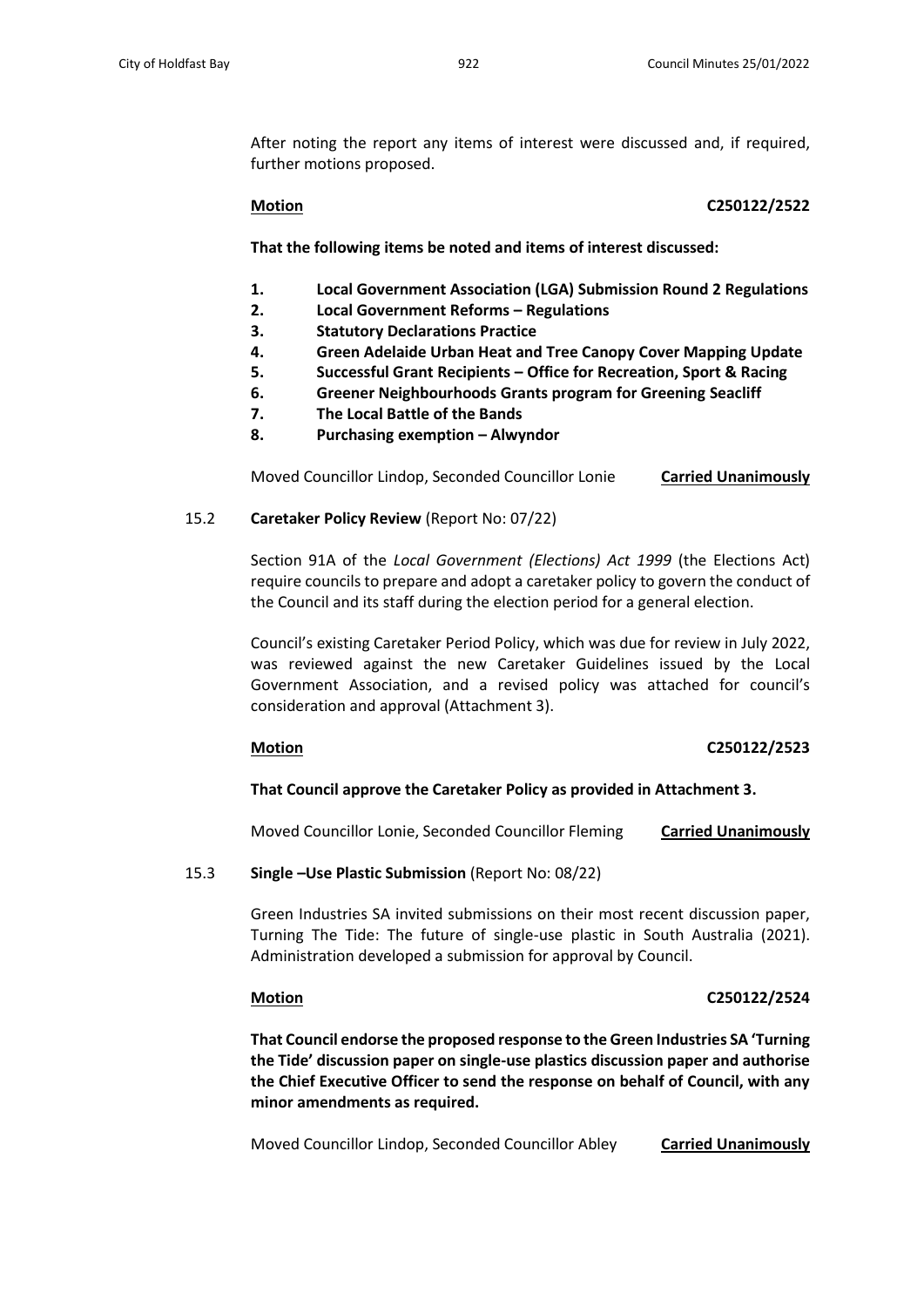### 15.4 **Events Update** (Report No: 09/22)

The purpose of this report was to provide a brief summary on the 2021-2022 events season, the impact of COVID-19 on the program and the realignment of existing budget to continue to deliver events into summer and autumn.

## **Motion C250122/2525**

**That Council:**

- **1. note the report; and**
- **2. endorse the reinvestment of \$165,000 of the remaining 2021/2022 events budget into new event and activation opportunities, as outlined in the report.**

Moved Councillor Miller, Seconded Councillor Abley **Carried Unanimously**

# 15.5 **Seacliff Plaza Project Update** (Report No: 11/22)

The Seacliff Plaza Project was funded in the 2021/22 Budget to deliver a design for the Seacliff Foreshore and deliver stage 1 construction, which included a new amenities building.

The project was initiated to address the issues of services and amenities noncompliance with Australian standards, rectify non-compliant disability access, amenities and provisions and replace the amenities building facilities that reached the end of their useful life in 2019.

Following Council Workshops in November 2021 on the draft concepts plans and in January 2022 regarding the Stage 1 Consultation proposal, this report presented the draft community consultation package for approval and to commence public consultation on Seacliff Plaza Stage 1 on 1 February 2022 for 21 days.

### **Motion**

**That Council:**

- **1. approves the Stage 1 Seacliff Plaza Community Consultation Pack Images attached in this report; and**
- **2. approve administration to undertake consultation activities identified in this report.**

Moved Councillor Lindop, Seconded Councillor Lonie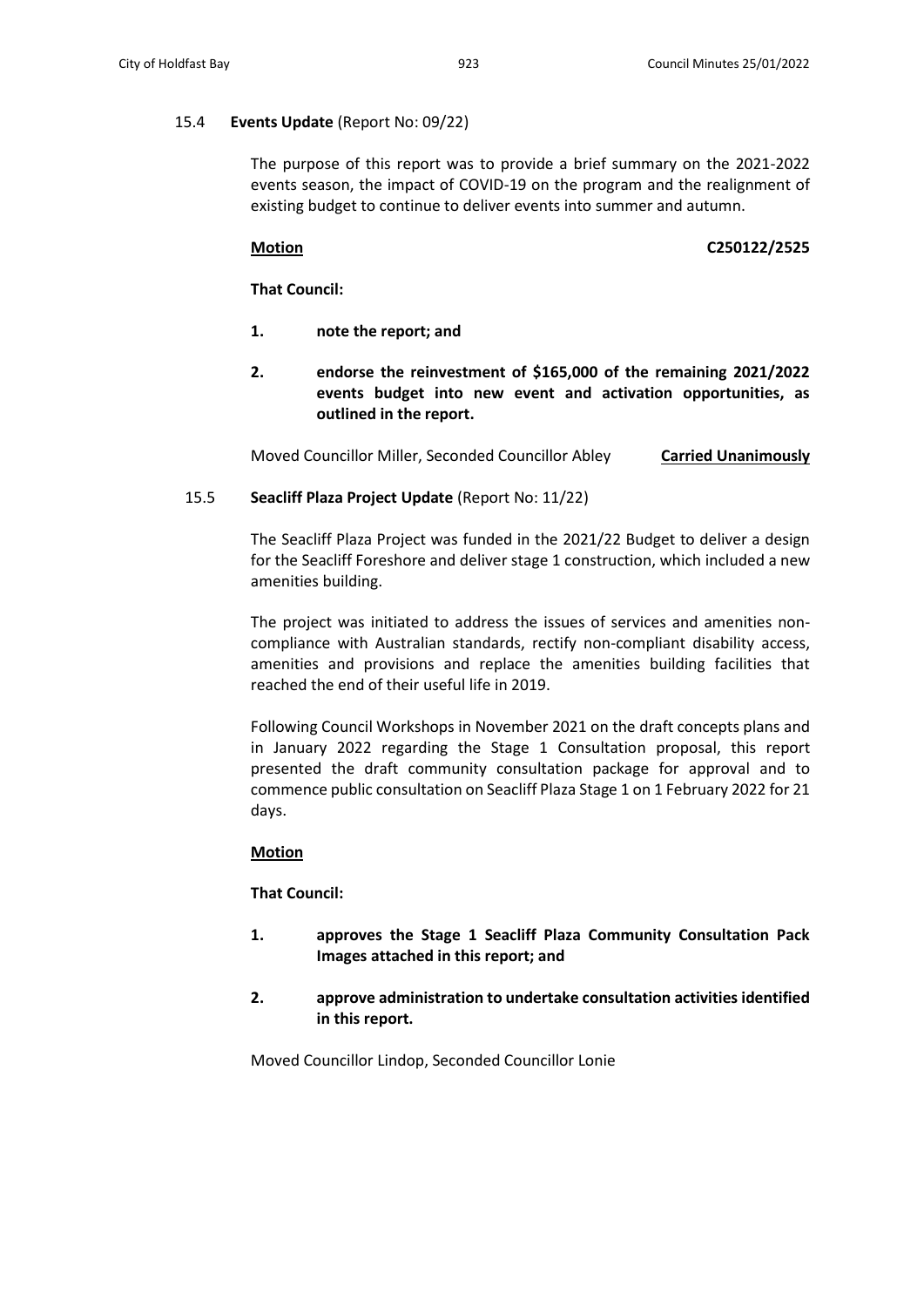### **Adjournment C250122/2526**

**That the report be adjourned until the end of March 2022 to allow for Administration to consider alternative locations for positioning of the proposed toilets and change rooms, with options and costings to be workshopped and brought back to Council for public consultation approval.**

Moved Councillor Smedley, Seconded Councillor Miller **Carried**

*Councillors Smedley and Miller have spoken to the motion, however Councillor Smedley has the right of reply.*

### 15.6 **Renaming Hindmarsh Lane** (Report No: 12/22)

At the Council meeting held on 12 October 2021, a Motion on Notice was endorsed unanimously subject to community consultation, that Hindmarsh Lane be renamed to Bouchee Walk in honour of the late Councillor Mikki Bouchee's 25 years of service to the local community. As a result, Council invited the community to provide feedback across a 21 day period from 25 October until 14 November 2021. Council also investigated the history of Hindmarsh Lane in relation to both European built history and Kaurna cultural heritage by consulting with relevant individuals, community and cultural groups.

This report provided the engagement methodology and engagement outcomes and included the findings of the investigation.

### **Motion C250122/2527**

**That Council** 

- **1. note the outcomes of the community engagement consultation; and**
- **2. "***That Hindmarsh Lane be renamed Bouchee Walk in honour of the late Councillor Mikki Bouchee's 25 years of service to Local Government".*

Moved Councillor Fletcher, Seconded Councillor Miller **Carried Unanimously**

# **Adjournment**

**That the report be adjourned on the grounds the family of Councillor Bouchee has not been contacted.**

Moved Councillor Clancy **Lapsed for want of a Seconder**

The substantive motion on being put was **Carried Unanimously**

### 15.7 **Behavioural Standards for Elected Members - Consultation** (Report No: 13/22)

In accordance with the Statutes Amendment (Local Government Review) Act 2021, a new Conduct Management Framework is expected to commence immediately following the local government elections.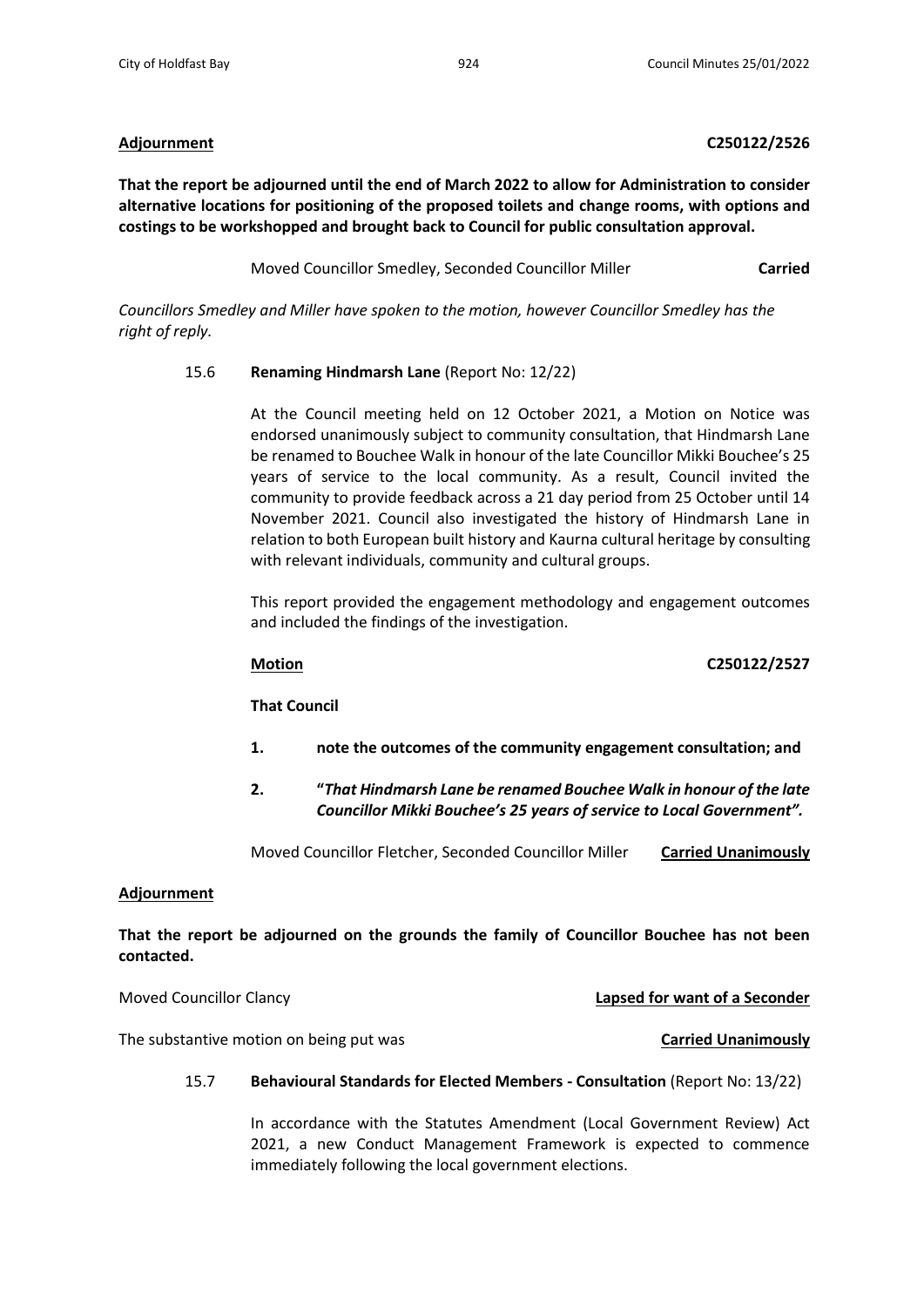The Office of Local Government is currently consulting on the proposed framework and standards for Elected Member Behaviour. There is an opportunity for councils to respond to the engagement until 16 February 2022. This report provided a summary of the proposed standards, and a recommended response.

## **Motion C250122/2528**

**That Council request that Administration expresses Council's support for the draft Behaviour Management Standards and Conduct Management Framework, and request further information regarding training for candidates.**

Moved Councillor Lonie, Seconded Councillor Fleming **Carried Unanimously**

### **16. RESOLUTIONS SUBJECT TO FORMAL MOTIONS -** Nil

# **17. URGENT BUSINESS – SUBJECT TO THE LEAVE OF THE MEETING –** Nil

### **18. ITEMS IN CONFIDENCE**

### **Conflict of Interest**

Mayor Wilson declared an actual conflict of interest for Item 18.1 Code of Conduct Complaint (Report No: 10/22). The nature of the actual conflict of interest (pursuant to Section 75 and 75A of the Local Government Act 1999) is that Mayor Wilson is party to the complaint.

Mayor Wilson dealt with the actual conflict of interest by making it known and leaving the meeting at 8.01 pm.

Deputy Mayor, Councillor Smedley assumed the chair at 8.01pm.

18.1 **Code of Conduct Complaint** (Report No: 10/22)

**Motion - Exclusion of the Public – Section 90(3)(h) Order C250122/2529**

- **1. That pursuant to Section 90(2) of the** *Local Government Act 1999* **Council hereby orders that the public be excluded from attendance at this meeting with the exception of the Chief Executive Officer and Staff in attendance at the meeting in order to consider Report No: 10/22 Code of Conduct Complaint in confidence.**
- **2. That in accordance with Section 90(3) of the** *Local Government Act 1999* **Council is satisfied that it is necessary that the public be excluded to consider the information contained in Report No: 10/22 Code of Conduct Complaint on the following grounds:**
	- **a. pursuant to section 90(3)(a) of the Act, the information to be received, discussed or considered in relation to Report No: 10/22 Code of Conduct Complaint is information the disclosure of which would involve the unreasonable disclosure of information concerning the personal affairs of any person (living or dead), being the Elected Member**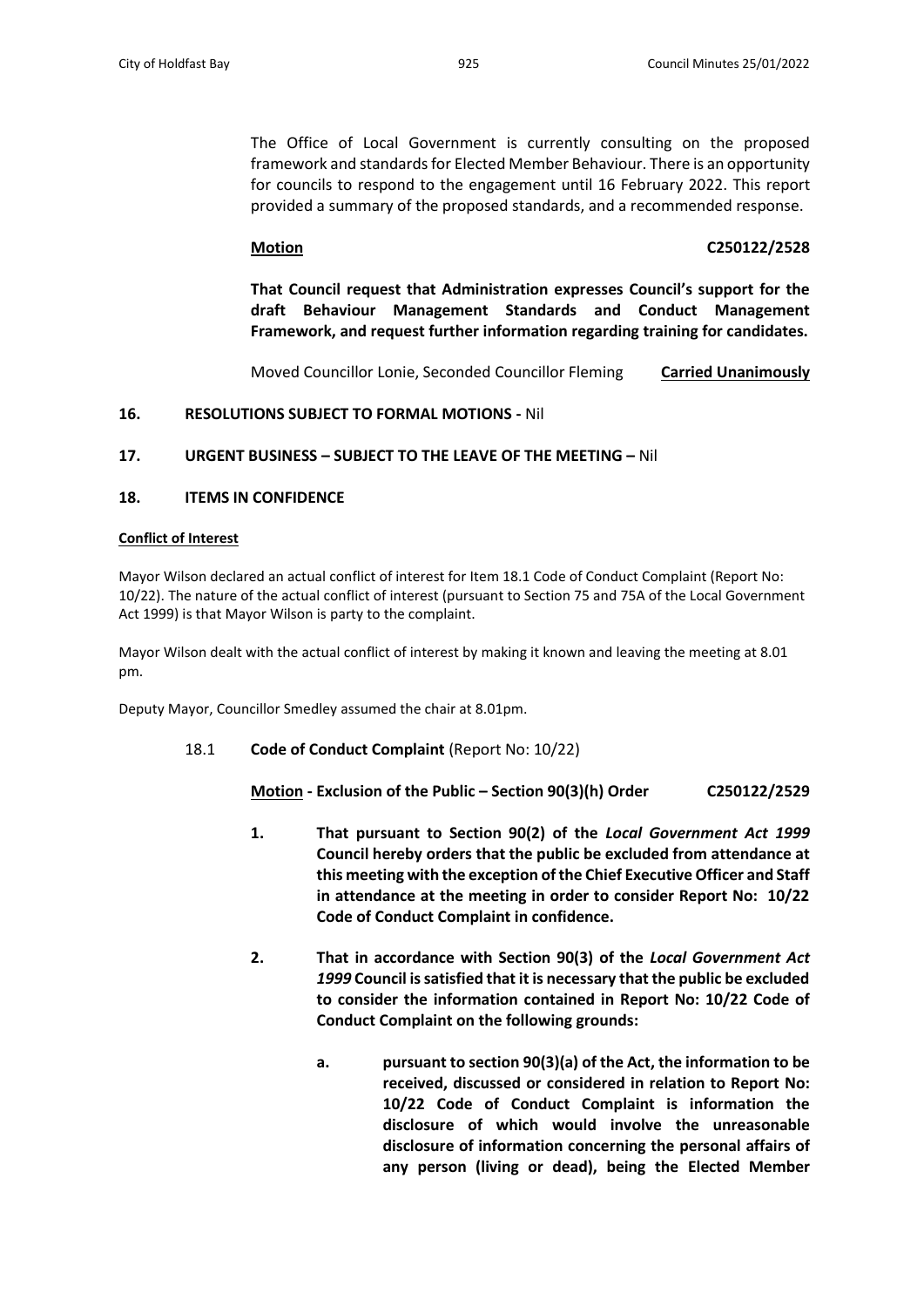**because clause 2.24 of the Code of Conduct for Council Members (the Code) only requires that a report be considered in a meeting whilst open to the public where a finding has been made that a Member has breached the Code. The findings in this matter were that the Elected Member did not breach the Code in the manner alleged, in which case the allegations were not made out and the disclosure would be unreasonable in that it may cause reputational damage to the Elected Member to 'air' the allegations.**

- **h. pursuant to section 90(3)(h) of the Act, the information to be received, discussed or considered in relation to this Agenda Item is legal advice in that it has been provided by Kelledy Jones Lawyers on instructions from the Council.**
- **3. The Council is satisfied, the principle that the meeting be conducted in a place open to the public, has been outweighed by the need to keep the information or discussion confidential.**

| Moved Councillor Miller, Seconded Councillor Lonie | <b>Carried Unanimously</b> |
|----------------------------------------------------|----------------------------|
|                                                    |                            |

# **RETAIN IN CONFIDENCE - Section 91(7) Order C251022/2530**

**4. That having considered Agenda Item 10/22 Code of Conduct complaint in confidence under section 90(2) and (3)(a) and (h) of the** *Local Government Act 1999,* **the Council, pursuant to section 91(7) of that Act orders that the report, its attachments and minutes relevant to this item be retained in confidence until the Member is no longer an Elected Member with the Council and that this order be reviewed every 12 months.**

Moved Councillor Lonie, Seconded Councillor Snewin **Carried**

Her Worship the Mayor, resumed the chair at 8.18pm.

18.2 **Hoarding Fee Relief** (Report No: 14/22)

**Motion - Exclusion of the Public – Section 90(3)(b & d)Order C250122/2531**

- **1. That pursuant to Section 90(2) of the** *Local Government Act 1999* **Council hereby orders that the public be excluded from attendance at this meeting with the exception of the Chief Executive Officer and Staff in attendance at the meeting in order to consider Report No: 14/22 Hoarding Fee Relief in confidence.**
- **2. That in accordance with Section 90(3) of the** *Local Government Act 1999* **Council is satisfied that it is necessary that the public be excluded to consider the information contained in Report No: 14/22 Hoarding Fee Relief in confidence on the following grounds:**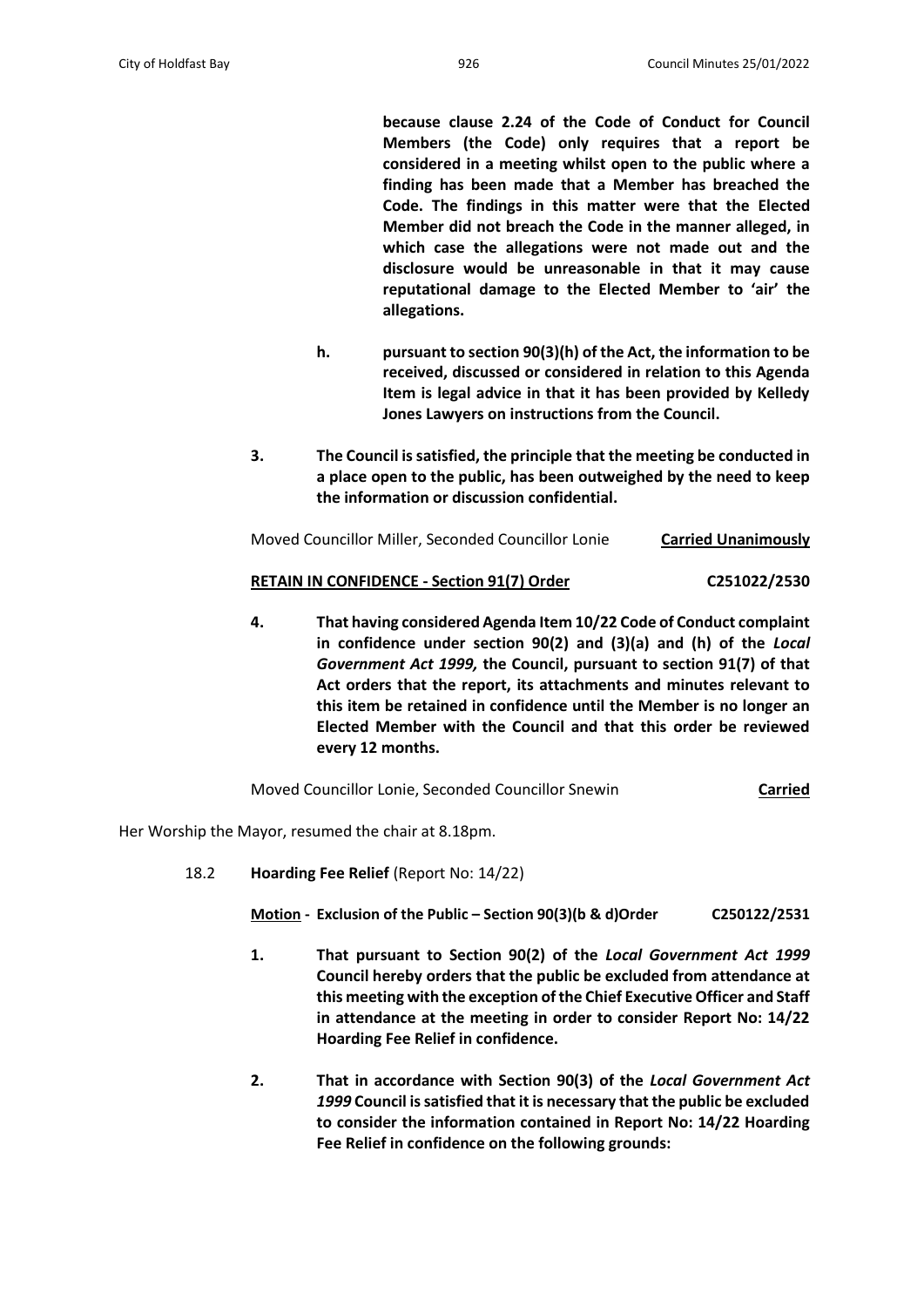- **b. pursuant to section 90(3)(b) of the Act, the information to be received, discussed or considered in relation to this Agenda Item is information the disclosure of which could reasonably be expected to confer a commercial advantage on a person with whom the Council is conducting business; or would prejudice the commercial position of Council.**
- **d. pursuant to section 90(3)(d) of the Act, the information to be received, discussed or considered in relation to this Agenda Item is commercial information of a confidential nature (not being a trade secret) the disclosure of which could reasonably be expected to prejudice the commercial position of the person who supplied the information, or to confer a commercial advantage on a third party.**

**In addition, the disclosure of this information would, on balance, be contrary to the public interest. The public interest in public access to the meeting has been balanced against the public interest in the continued non-disclosure of the information. The benefit to the public at large resulting from withholding the information outweighs the benefit to it of disclosure of the information.** 

**3. The Council is satisfied, the principle that the meeting be conducted in a place open to the public, has been outweighed by the need to keep the information or discussion confidential.**

Moved Councillor Lindop, Seconded Councillor Lonie **Carried Unanimously**

**Motion C250122/2532**

**That Council:**

- **1. accede to the request made by Karidis Corporation in the letter dated 12 January 2022 for partial dispensation from future hoarding fees associated with the construction of a multi-storey building located at 8 Durham Street, Glenelg on the basis that:**
	- **a) the maximum hoarding fee payable to Council is \$185,000 (\$203,500 including GST); and**
	- **b) dispensation from the hoarding fee ceases to be offered following a period of eighteen (18) months from the commencement date of construction, after which time Council reserves the right to impose a hoardings fee at the amount found in Council's fees and charges schedule operative at the time; and**
	- **c) dispensation for the hoarding fee is provided in recognition of the construction zone's incursion onto a number of public**